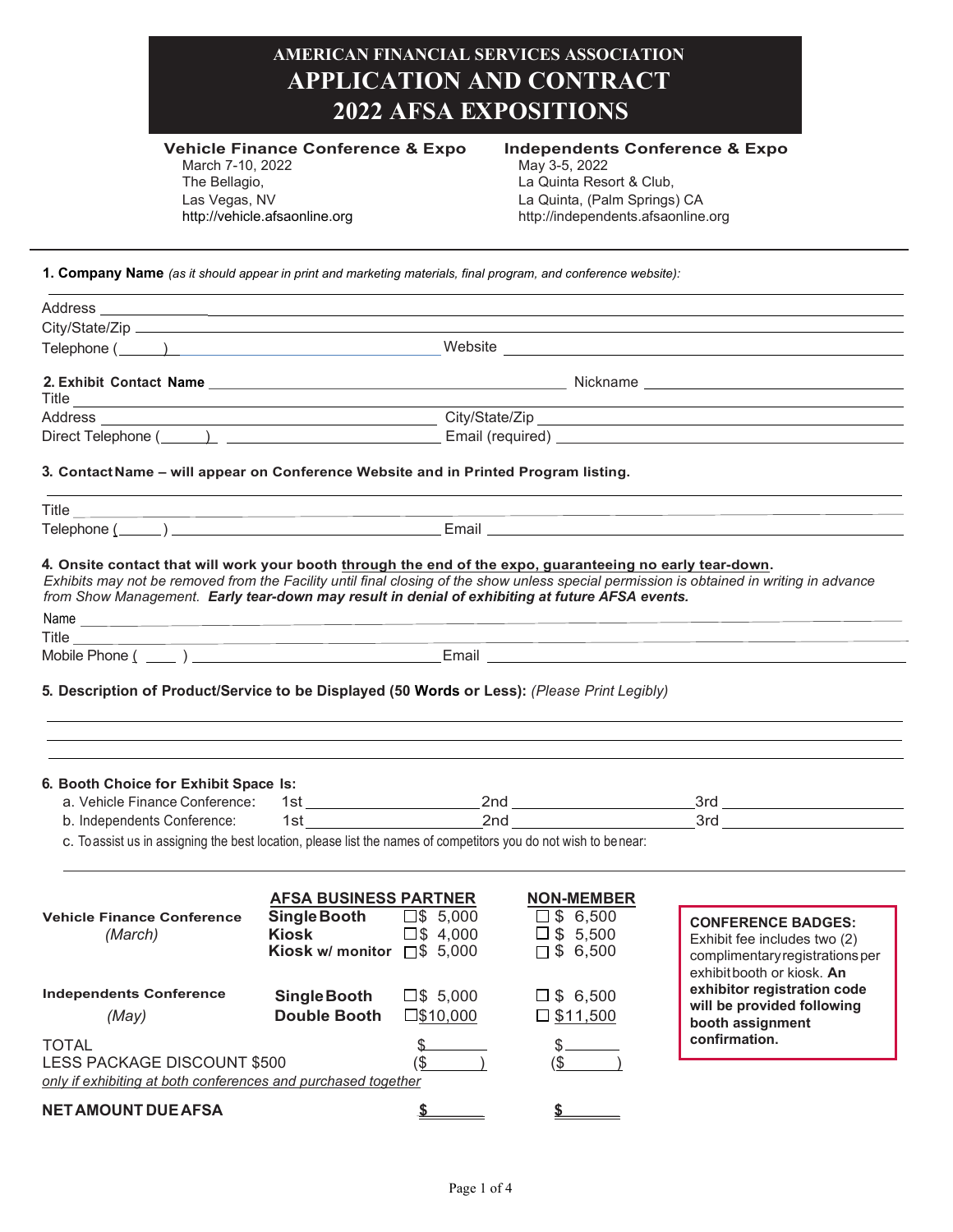## **2022 APPLICATION AND CONTRACT FOR EXHIBITSPACE cont'd**

**Payment:** To secure your exhibit space, complete and return all 3-pages of this form to AFSA with payment for total cost of your space. Booth space will be assigned, in order of payment received, on a first-come, first-served basis. Applicant agrees to abide by the terms and conditions set forth by AFSA as noted in the Rules & Regulations.

## **Check Here That You Have Read and Will Follow the Rules & Regulations. COMPLETE and SIGN below, and return this application!**

|                                   |  | $\Box$ Check enclosed. Make check payable to AFSA | □ Our Exhibit fee is included in our signed and submitted AFSA Premium Business Partnership (PBP) Agreement.<br>(NOTE: Our total PBP spending is over \$15,000 so we are eligible for the quarterly billing. |                                                                                                                                                                                                                                     |  |  |
|-----------------------------------|--|---------------------------------------------------|--------------------------------------------------------------------------------------------------------------------------------------------------------------------------------------------------------------|-------------------------------------------------------------------------------------------------------------------------------------------------------------------------------------------------------------------------------------|--|--|
|                                   |  |                                                   | □Bill my: □Visa □ MasterCard □ American Express                                                                                                                                                              | $\Box$ Discover                                                                                                                                                                                                                     |  |  |
|                                   |  |                                                   |                                                                                                                                                                                                              | Account Number <b>Number 2006</b> Contract the Contract of Contract Contract Contract Contract Contract Contract Contract Contract Contract Contract Contract Contract Contract Contract Contract Contract Contract Contract Contra |  |  |
|                                   |  |                                                   |                                                                                                                                                                                                              | $CVC \#$                                                                                                                                                                                                                            |  |  |
|                                   |  |                                                   |                                                                                                                                                                                                              |                                                                                                                                                                                                                                     |  |  |
| <b>Application Authorization:</b> |  | Insert Company Name                               |                                                                                                                                                                                                              |                                                                                                                                                                                                                                     |  |  |
|                                   |  | Authorized Signature:                             |                                                                                                                                                                                                              | Date: the contract of the contract of the contract of the contract of the contract of the contract of the contract of the contract of the contract of the contract of the contract of the contract of the contract of the cont      |  |  |
|                                   |  | Print Signer's Name:                              |                                                                                                                                                                                                              |                                                                                                                                                                                                                                     |  |  |
|                                   |  |                                                   |                                                                                                                                                                                                              |                                                                                                                                                                                                                                     |  |  |
|                                   |  |                                                   |                                                                                                                                                                                                              |                                                                                                                                                                                                                                     |  |  |

**SEND TO:** Jenny Bengtson - Director, Business Partner Membership, Email[: jbengtson@afsamail.org,](mailto:jbengtson@afsamail.org) Phone: (202) 776-7304 • American Financial Services Association, 919 Eighteenth Street, NW, Suite 300 • Washington, DC 20006-5517

v12-17-21\_\_0522pm

## **AMERICAN FINANCIAL SERVICES ASSOCIATION RULES AND REGULATIONS GOVERNING**

## **CONVENING ORGANIZATION AND SHOW**

**MANAGEMENT:** American Financial Services Association (AFSA), 919 Eighteenth Street, NW, Suite 300, Washington, DC 20006-5517, Phone: (202) 296-5544. Website[: www.afsaonline.org.](http://www.afsaonline.org/) Event dates and event facility are printed on the Application and Contract form. Facility Rules & Regulations will be printed in the Exhibitor Services Kit and will be available on the conference's website.

## **GENERAL SERVICES CONTRACTOR/SHOW**

**DECORATORS:** Vehicle Finance Conference & Expo – March 7-10, 2022, **GES**, Las Vegas, NV; Independents Conference & Expo – May 3-5, 2022, **Innovative Expo**, Thousand Palms, CA. Once available, a link to the exhibitor's kit will be e-mailed to the Exhibit Contact listed on the application and will be posted to the Event's website.

**ELIGIBLE EXHIBITS AND RESTRICTIONS:** AFSA reserves the right to exercise its sole discretion in the acceptance or refusal of applications and/or limit space assigned to any one Company. AFSA reserves the right to decline to permit an exhibitor toconduct and maintain an exhibit if, in the judgment of AFSA, said exhibitor or exhibit, or proposed exhibit, shall in any respect be deemed unsuitable. AFSA is not liable for any refunds, rentals, or other exhibit expenses.

**SPACE ASSIGNMENTS AND SUBLEASE:** Applications will be recorded in the order of receipt and insofar as possible, space

will be assigned on a first-come, first-served basis. Instances may occur in which Show Management may need to modify exhibitor's

**THE 2022** SHOW space assignment. Exhibitors may NOT sublease the booth, or any equipment provided by Show Management; nor shall Exhibitor assign this lease in whole or in part without written approval, by Show Management, in advance of the Show or onsite. This includes subsidiaries; only one company per booth lease without pre-show written approval by Show Management. AFSA does not guarantee separation of competing exhibitors. AFSA reserves the right to alter the exhibit floor plan as it deems necessary. In all questions of booth design or layout, AFSA reserves final approval authority.

> **CANCELLATION:** Cancellations of exhibit space must be directed in writing (email is acceptable) toAFSA. Cancellations received up to 45 days prior to the exhibit opening will be subject to full refund. Cancellations after that time obligates the exhibitor to full payment of the rental and no refunds will be made. Failure to contact Exhibits Management about cancelling (being a No-Show) may result in denial of exhibiting at future AFSA events. Failure to occupy exhibit space will be deemed as a cancellation and does not relieve the Exhibitor from its obligation to pay the full booth rental fee. Any exhibiting company cancelling with a balance due is responsible for paying the remainder in full within 30 days of the cancellation. If exhibitor registers for both shows, receiving the package discount, and then cancels one show, exhibitor will be responsible for the full exhibit rental fee for the remaining show.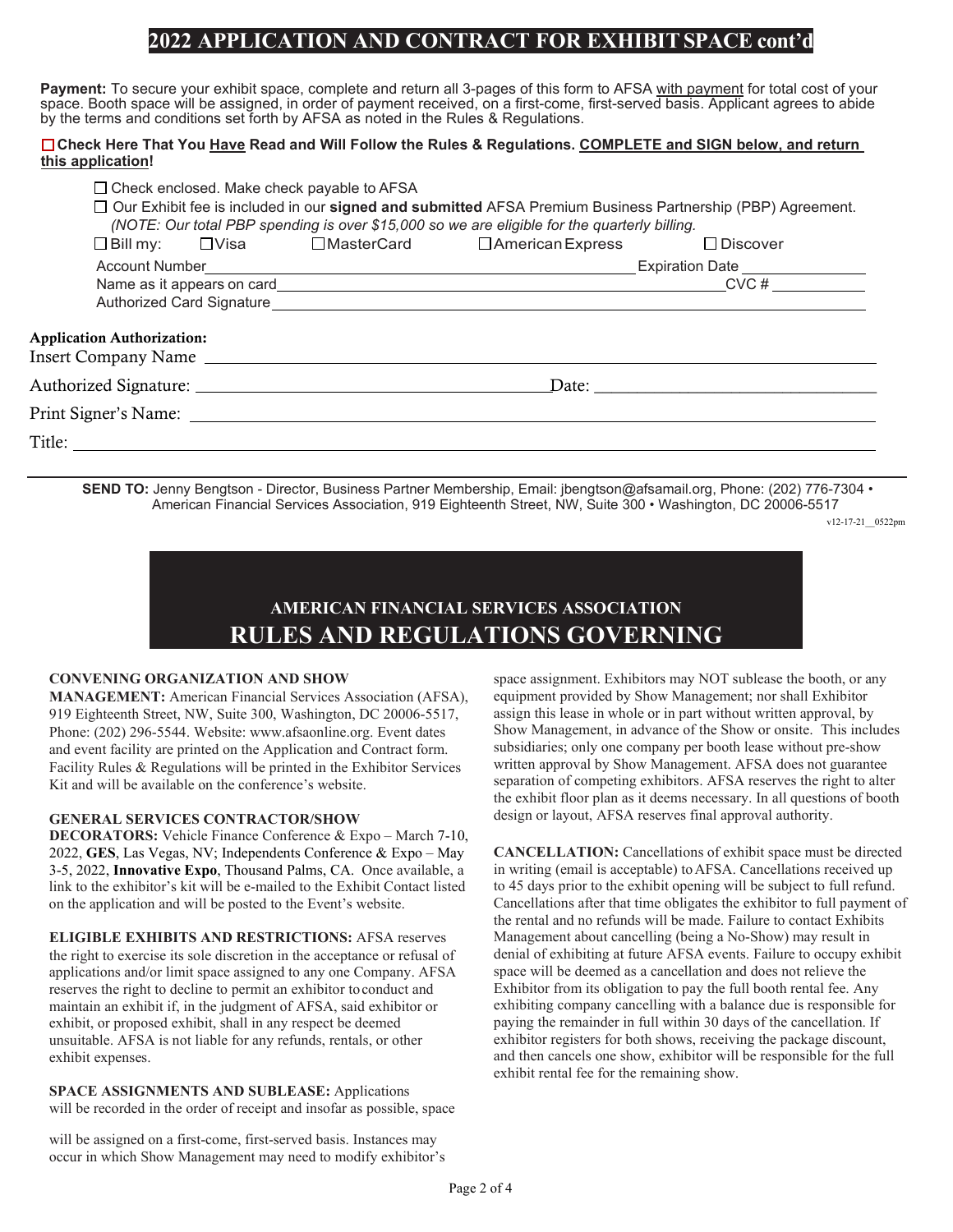# **RULES AND REGULATIONS GOVERNING AFSA 2022 EXHIBIT SPACE RULES & REGULATIONS cont'd**

## **OFFICIAL GENERAL SERVICE CONTRACTOR/SHOW**

**DECORATORS:** Exhibitors are required to utilize the official General Service Contractor (GSC) to handle drayage on show site. Booth carpeting, decorations, furniture, flowers, signs and electrical connections are available to the Exhibitor through the official GSC, who will bill the Exhibitor directly. If Exhibitor chooses to use its own contractor, the contractor will be required to provide a certificate of insurance to Show Management, naming American Financial Services Association, the official GSC and the facility as additional insured. The exhibiting company must agree to indemnify AFSA from any claims relating to the said contractor's services. AFSA and the official General Service Contractor are not responsible for any service provided by independent contractors.

An exhibitor's service kit with order forms, rates, and instructions for the services provided will be made available on the official show website prior to show. An exhibitor's service desk will be available during installation and dismantle for exhibitor's last-minute requirements.

**BOOTH PROVISIONS:** AFSA shall supply, at no charge to the exhibitor over the regular booth rental fee, the following standard booth decorations for each booth exhibit: Eight-foot (8') high curtain backgrounds, three-foot (3') high curtain sidewalls, a 17" x 11" standard exhibitor identification sign with the exhibitor's name. Ballrooms are carpeted by the hotels. 6' x 30" draped table (3 sides) with 2 chairs and wastebasket. All other equipment and services are the sole responsibility of the exhibitor. Additionally, two (2) complimentary registrations will be provided to each exhibiting company for each booth rented. Please note booth sizes: 10' x10' size at Vehicle Finance Conference and 8' x 10' at the Independents Conference.

**KIOSK PROVISIONS** *(only at the Vehicle Finance Conference & Expo)*: AFSA shall supply, at no charge to the exhibitor over the regular kiosk rental fee, a standard kiosk, 1 meter counter with back wall graphics. If "with monitor" rental option is chosen then a 40" monitor will be provided also.

**EXHIBIT HALL BADGES:** All exhibit booth personnel must be registered. Once booth assignment is confirmed, instructions and the Show's exhibitor registration code will be sent to the Exhibit Contact listed on the application.

**USE OF DISPLAY SPACE:** The sale of merchandise or equipment of any kind is prohibited in the exhibit hall without prior approval from Show Management.

#### **INSTALLATION, SHOW, AND DISMANTLEMENT:**

Show Management reserves the right to refuse admittance of exhibits or materials to the Show until all dues and fees owed are paid in full. Exhibitor agrees to comply with assigned installation, show and dismantle days and hours as outlined in the Exhibitor Prospectus. If booth space is not occupied one hour before the opening of the show, AFSA reserves the right to use such space as it sees fit, to eliminate blank spaces in the exhibit hall. Exhibits may not be removed from the Facility until final closing of the show unless special permission is obtained in writing in advance from Show Management. **Early tear-down may result in denial of exhibiting at future AFSA events. Exhibits must be removed from the hotel/facility when** 

**specified in the Exhibitor Prospectus.** Any displays or materials left in booths, without instructions, will be discarded.

## **BOOTH CONSTRUCTION, RESTRICTIONS AND**

**BOUNDARIES:** Each exhibitor is required to respect the rights of other exhibitors and to recognize that the general appearance of the exposition as a whole must take precedence over that of any individual exhibit. Standard booths are limited to 8' high background drapes and 3' high side drapes. Maximum height of exhibit is 8' and may extend only one-half of the booth depth from the back wall. Height in the front half of the exhibit space cannot exceed 4'. Any deviation from these rules must be approved in writing by Show Management in advance of the Show.

Booths shall not obstruct other exhibitors or aisles. All parts of all exhibits must be exhibited within Exhibitor's assigned space boundaries. Aisle space is under the control of Show Management. Unless the exhibitor is an official sponsor of a food/beverage exhibit hall event, the passing out of food, beverage or any marketing items in the aisles is strictly prohibited.

## **FASTENING OF SIGNS OR OTHER ARTICLES:** It is

prohibited to fasten signs or other articles to the walls, pillars, or electrical fixtures of the Facility. The use of thumbtacks, tape, nails, screws, bolts or any other tool or material that could mar the floor or walls is prohibited. Drip pans must be used under all equipment where there is a possibility of leakage. Any damages to the Facility made by an exhibitor's staff or contractor are the sole responsibility of their exhibiting company.

### **MUSIC, AUDIO EFFECTS, PHOTOGRAPHY, AND VIDEO-**

**TAPING:** Music and audio-visual devices with sound are permitted only in those locations designed by Show Management and at such decibel intensity as not to interfere with the activities of other exhibitors.

Only the exhibitor may grant permission to have its exhibit and/or products photographed.

Any person who attends an AFSA convention, conference, seminar or other program grants permission to AFSA, its employees and agents (collectively "AFSA") to record his or her visual/audio images, including, but not limited to, photographs, digital images, voices, sound or video recordings, audio clips, or accompanying written descriptions, and, without notifying such person, to use his or her name and such images for any purpose of AFSA, including advertisements for AFSA and its programs.

**SECURITY/INSURANCE:** AFSA and Show Decorator cannot and will not be responsible for damage to, loss and/or theft of property belonging to any exhibitor, its agents, employees, business invitees, visitors or guests. Each exhibiting company must carry its own insurance.

**LIMITATION OF LIABILITY:** It is agreed that AFSA, the official service contractors and the management of the Facility and/or Headquarters hotels are not liable to the exhibitor for any loss, damage to goods, or injury to its property contained in such exhibits or injuries to his person, his agents, employees or others, no matter how sustained from fire, strikes, water, storms, vandalism, theft,